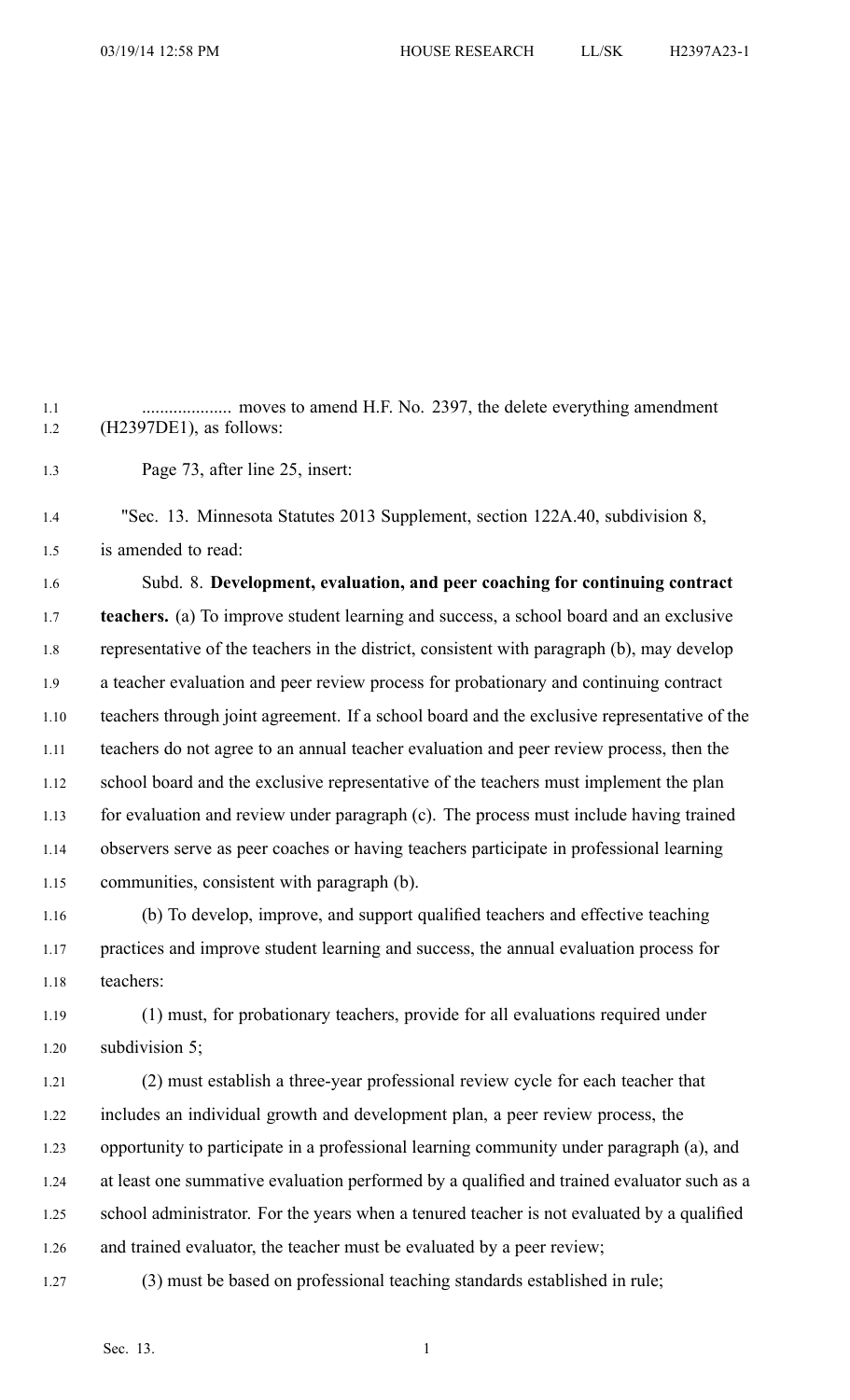2.1 (4) must coordinate staff development activities under sections 122A.60 and

2.2 122A.61 with this evaluation process and teachers' evaluation outcomes;

- 2.3 (5) may provide time during the school day and school year for peer coaching and 2.4 teacher collaboration;
- 

2.5 (6) may include mentoring and induction programs;

2.6 (7) must include an option for teachers to develop and presen<sup>t</sup> <sup>a</sup> portfolio 2.7 demonstrating evidence of reflection and professional growth, consistent with section 2.8 122A.18, subdivision 4, paragraph (b), and include teachers' own performance assessment 2.9 based on student work samples and examples of teachers' work, which may include video 2.10 among other activities for the summative evaluation;

2.11 (8) must use data from valid and reliable assessments aligned to state and local 2.12 academic standards and must use state and local measures of student growth that may 2.13 include value-added models or student learning goals to determine 35 percen<sup>t</sup> of teacher 2.14 evaluation results;

2.15 (9) must use longitudinal data on student engagemen<sup>t</sup> and connection, and other 2.16 student outcome measures explicitly aligned with the elements of curriculum for which 2.17 teachers are responsible;

2.18 (10) must require qualified and trained evaluators such as school administrators to 2.19 perform summative evaluations;

2.20 (11) must give teachers not meeting professional teaching standards under clauses 2.21 (3) through (10) suppor<sup>t</sup> to improve through <sup>a</sup> teacher improvement process that includes 2.22 established goals and timelines; and

2.23 (12) must discipline <sup>a</sup> teacher for not making adequate progress in the teacher 2.24 improvement process under clause (11) that may include <sup>a</sup> last chance warning,

2.25 termination, discharge, nonrenewal, transfer to <sup>a</sup> different position, <sup>a</sup> leave of absence, or 2.26 other discipline <sup>a</sup> school administrator determines is appropriate.

2.27 Data on individual teachers generated under this subdivision are personnel data 2.28 under section 13.43.

2.29 (c) The department, in consultation with parents who may represen<sup>t</sup> paren<sup>t</sup> 2.30 organizations and teacher and administrator representatives appointed by their respective 2.31 organizations, representing the Board of Teaching, the Minnesota Association of School 2.32 Administrators, the Minnesota School Boards Association, the Minnesota Elementary 2.33 and Secondary Principals Associations, Education Minnesota, and representatives of 2.34 the Minnesota Assessment Group, the Minnesota Business Partnership, the Minnesota 2.35 Chamber of Commerce, and Minnesota postsecondary institutions with research expertise 2.36 in teacher evaluation, must create and publish <sup>a</sup> teacher evaluation process that complies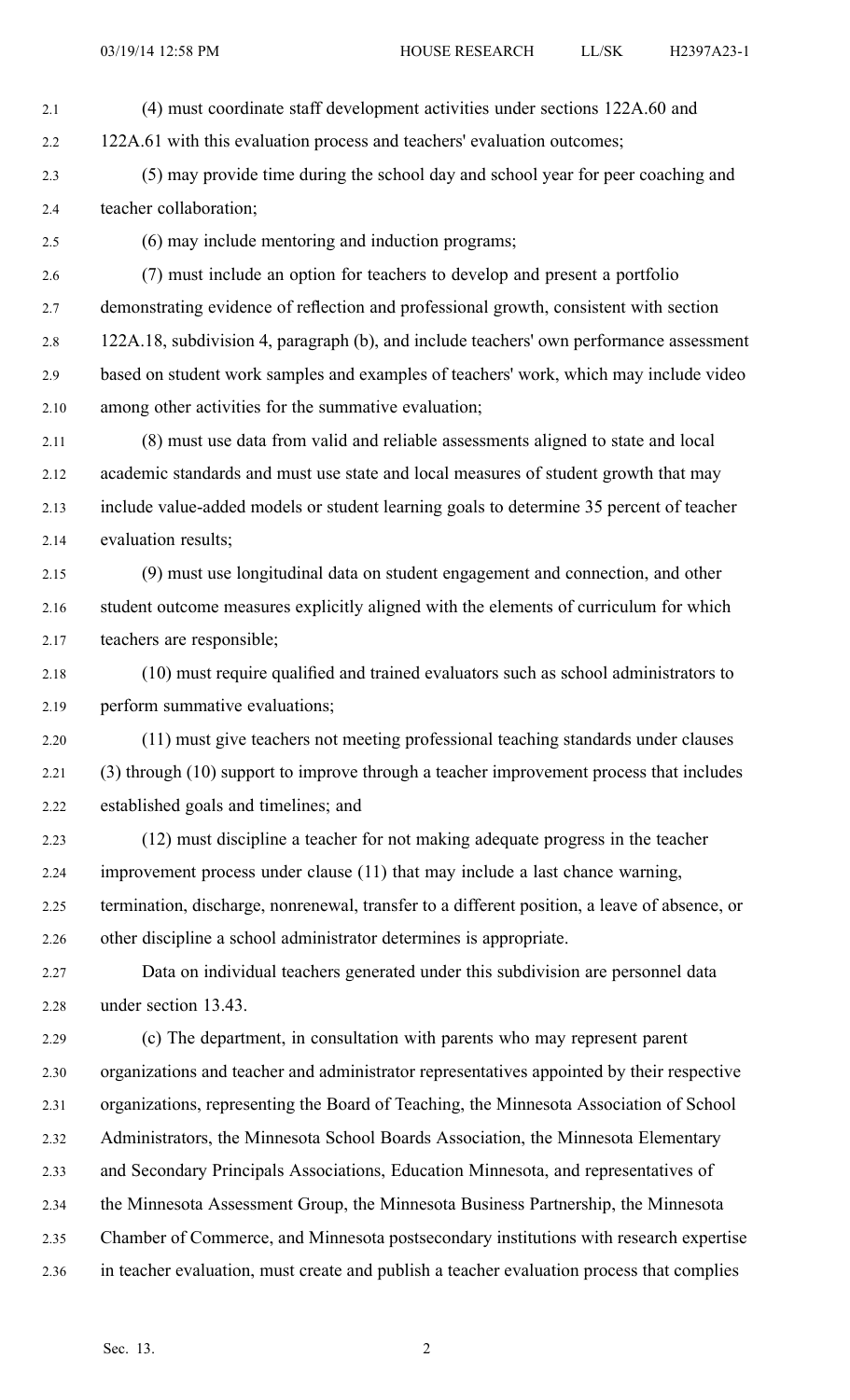3.1 with the requirements in paragraph (b) and applies to all teachers under this section and 3.2 section 122A.41 for whom no agreemen<sup>t</sup> exists under paragraph (a) for an annual teacher 3.3 evaluation and peer review process. The teacher evaluation process created under this 3.4 subdivision does not create additional due process rights for probationary teachers under 3.5 subdivision 5. 3.6 (d) Consistent with the measures of teacher effectiveness under this subdivision: 3.7 (1) for students in kindergarten through grade 4, <sup>a</sup> school administrator must not 3.8 place <sup>a</sup> student in consecutive school years in the classroom of <sup>a</sup> teacher with the lowest 3.9 evaluation rating in the previous school year unless no other teacher at the school teaches 3.10 that grade; and 3.11 (2) for students in grades 5 through 12, <sup>a</sup> school administrator must not place 3.12 students in consecutive school years in the classroom of <sup>a</sup> teacher with the lowest 3.13 evaluation rating in the previous school year unless no other teacher at the school teaches 3.14 that subject area and grade.

## 3.15 **EFFECTIVE DATE.** This section is effective for the 2016-2017 school year and 3.16 later.

3.17 Sec. 14. Minnesota Statutes 2013 Supplement, section 122A.41, subdivision 5, is 3.18 amended to read:

3.19 Subd. 5. **Development, evaluation, and peer coaching for continuing contract** 3.20 **teachers.** (a) To improve student learning and success, <sup>a</sup> school board and an exclusive 3.21 representative of the teachers in the district, consistent with paragraph (b), may develop an 3.22 annual teacher evaluation and peer review process for probationary and nonprobationary 3.23 teachers through joint agreement. If <sup>a</sup> school board and the exclusive representative of 3.24 the teachers in the district do not agree to an annual teacher evaluation and peer review 3.25 process, then the school board and the exclusive representative of the teachers must 3.26 implement the plan for evaluation and review developed under paragraph (c). The process 3.27 must include having trained observers serve as peer coaches or having teachers participate 3.28 in professional learning communities, consistent with paragraph (b).

- 3.29 (b) To develop, improve, and suppor<sup>t</sup> qualified teachers and effective teaching 3.30 practices and improve student learning and success, the annual evaluation process for 3.31 teachers:
- 3.32 (1) must, for probationary teachers, provide for all evaluations required under 3.33 subdivision 2;
- 3.34 (2) must establish <sup>a</sup> three-year professional review cycle for each teacher that 3.35 includes an individual growth and development plan, <sup>a</sup> peer review process, the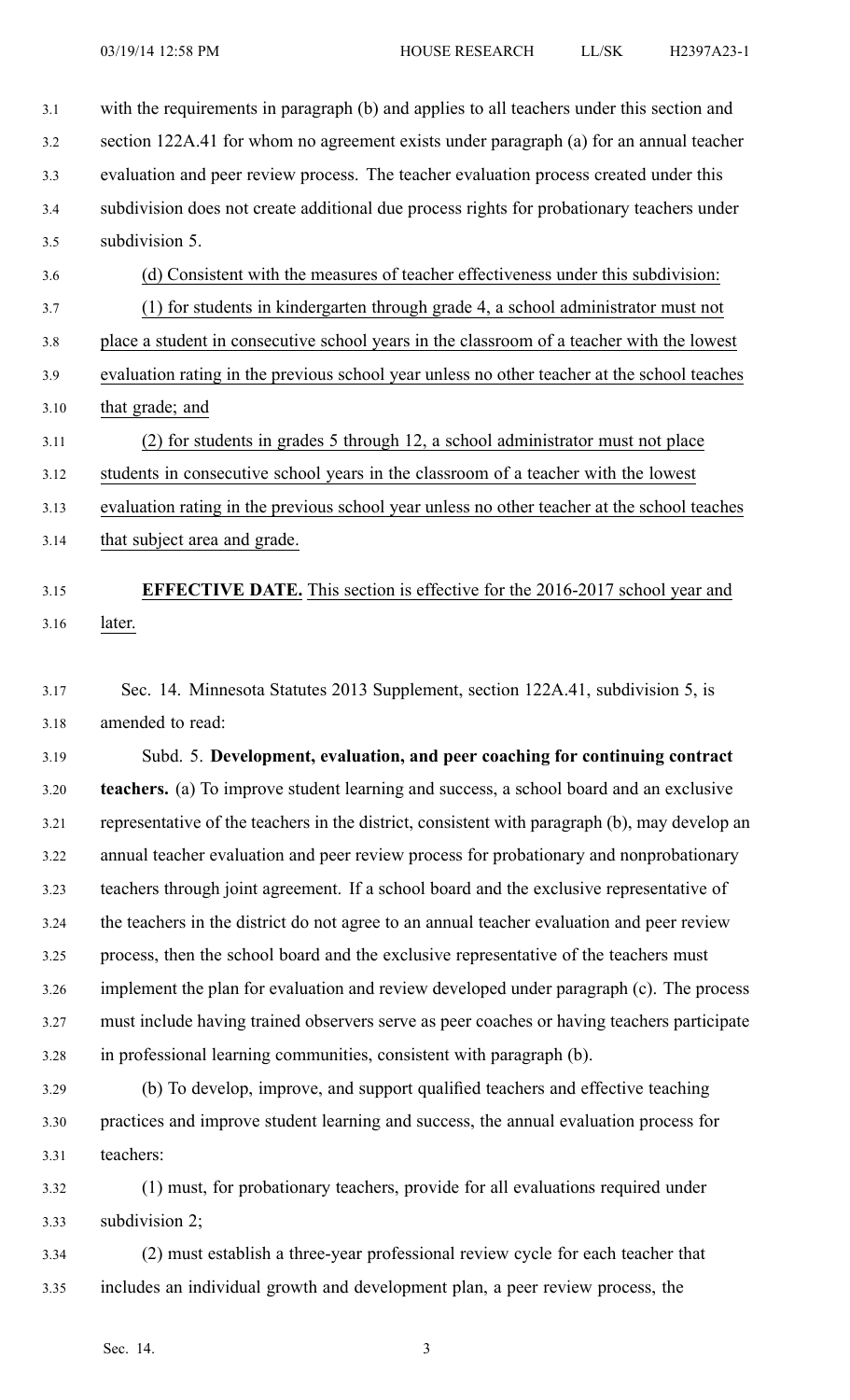4.1 opportunity to participate in <sup>a</sup> professional learning community under paragraph (a), and 4.2 at least one summative evaluation performed by <sup>a</sup> qualified and trained evaluator such 4.3 as <sup>a</sup> school administrator; 4.4 (3) must be based on professional teaching standards established in rule; 4.5 (4) must coordinate staff development activities under sections 122A.60 and 4.6 122A.61 with this evaluation process and teachers' evaluation outcomes; 4.7 (5) may provide time during the school day and school year for peer coaching and 4.8 teacher collaboration; 4.9 (6) may include mentoring and induction programs; 4.10 (7) must include an option for teachers to develop and presen<sup>t</sup> <sup>a</sup> portfolio 4.11 demonstrating evidence of reflection and professional growth, consistent with section 4.12 122A.18, subdivision 4, paragraph (b), and include teachers' own performance assessment 4.13 based on student work samples and examples of teachers' work, which may include video 4.14 among other activities for the summative evaluation; 4.15 (8) must use data from valid and reliable assessments aligned to state and local 4.16 academic standards and must use state and local measures of student growth that may 4.17 include value-added models or student learning goals to determine 35 percen<sup>t</sup> of teacher 4.18 evaluation results; 4.19 (9) must use longitudinal data on student engagemen<sup>t</sup> and connection and other 4.20 student outcome measures explicitly aligned with the elements of curriculum for which 4.21 teachers are responsible; 4.22 (10) must require qualified and trained evaluators such as school administrators to 4.23 perform summative evaluations; 4.24 (11) must give teachers not meeting professional teaching standards under clauses 4.25 (3) through (10) suppor<sup>t</sup> to improve through <sup>a</sup> teacher improvement process that includes 4.26 established goals and timelines; and 4.27 (12) must discipline <sup>a</sup> teacher for not making adequate progress in the teacher 4.28 improvement process under clause (11) that may include <sup>a</sup> last chance warning, 4.29 termination, discharge, nonrenewal, transfer to <sup>a</sup> different position, <sup>a</sup> leave of absence, or 4.30 other discipline <sup>a</sup> school administrator determines is appropriate. 4.31 Data on individual teachers generated under this subdivision are personnel data 4.32 under section 13.43. 4.33 (c) The department, in consultation with parents who may represen<sup>t</sup> paren<sup>t</sup> 4.34 organizations and teacher and administrator representatives appointed by their respective 4.35 organizations, representing the Board of Teaching, the Minnesota Association of School 4.36 Administrators, the Minnesota School Boards Association, the Minnesota Elementary